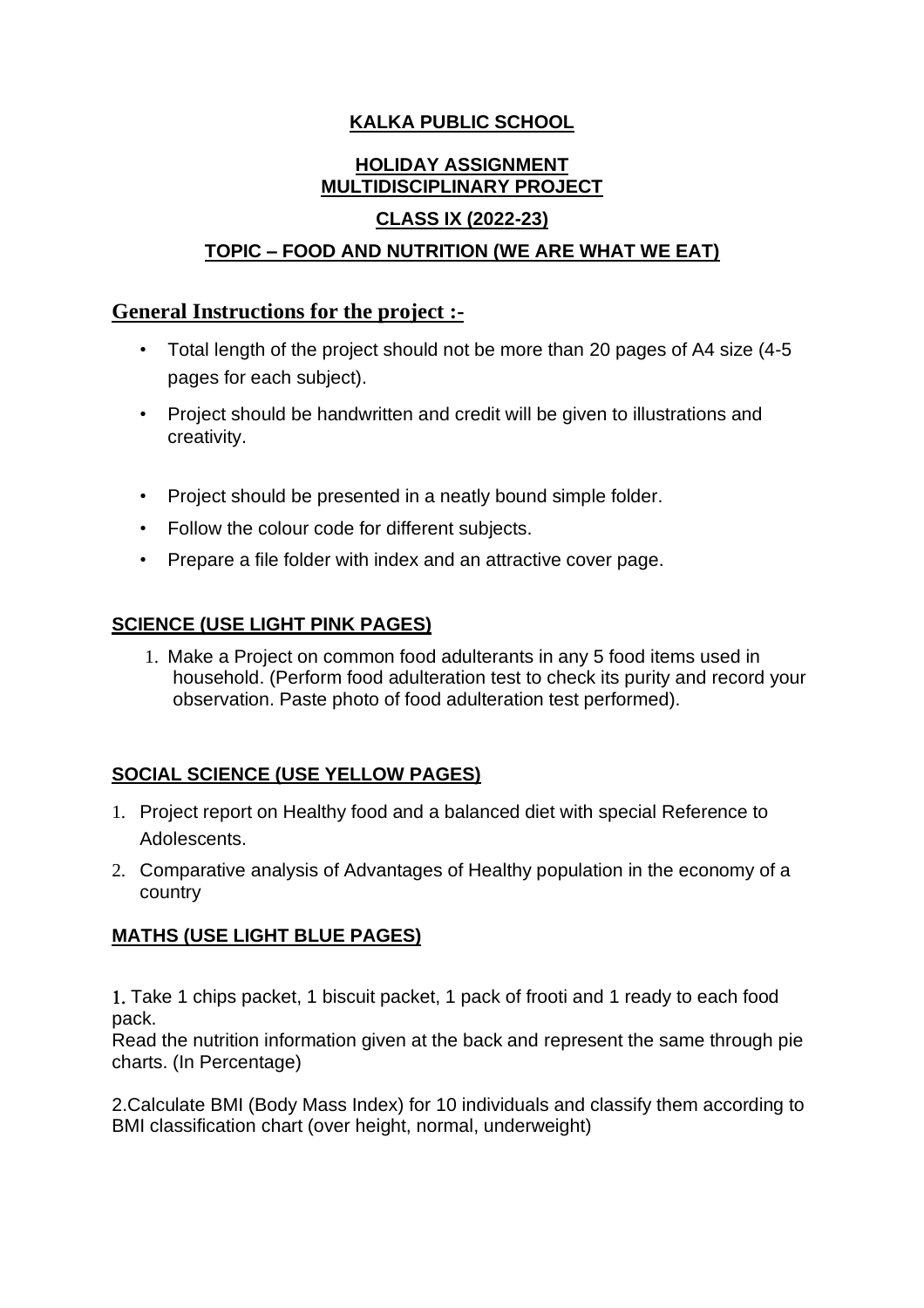## **ENGLISH (USE GREEN PAGES)**

- 1. Write a dialogue a nutritionist and a school going child on the harmful effects of junk food.
- 2. Make a poster on the topic 'HEALTHY FOOD AND A BALANCED DIET'

ह िंदी ग्रीष्मावकाश कार्य

( सामान्य निर्देश :- सभी कार्य A - 4 size शीट पर कीहिए । )

# **विषय :- आहार एिंपोषण**

**प्रश्न 1.पौविक भोजन के विषय मेंदादा और पोतेकेबीच संिाद विखें| (संिाद 30 से40 शब्ों के बीच मेंहोना चावहए|)**



**प्रश्न.2.म ाँके हाथ सेबनेपौविक एिम संतुवित आहार की थािी परोवसए तथा उसके साथ अपना एक फोटो िेकर A 4 साइज़ शीट पर िगाइए।**